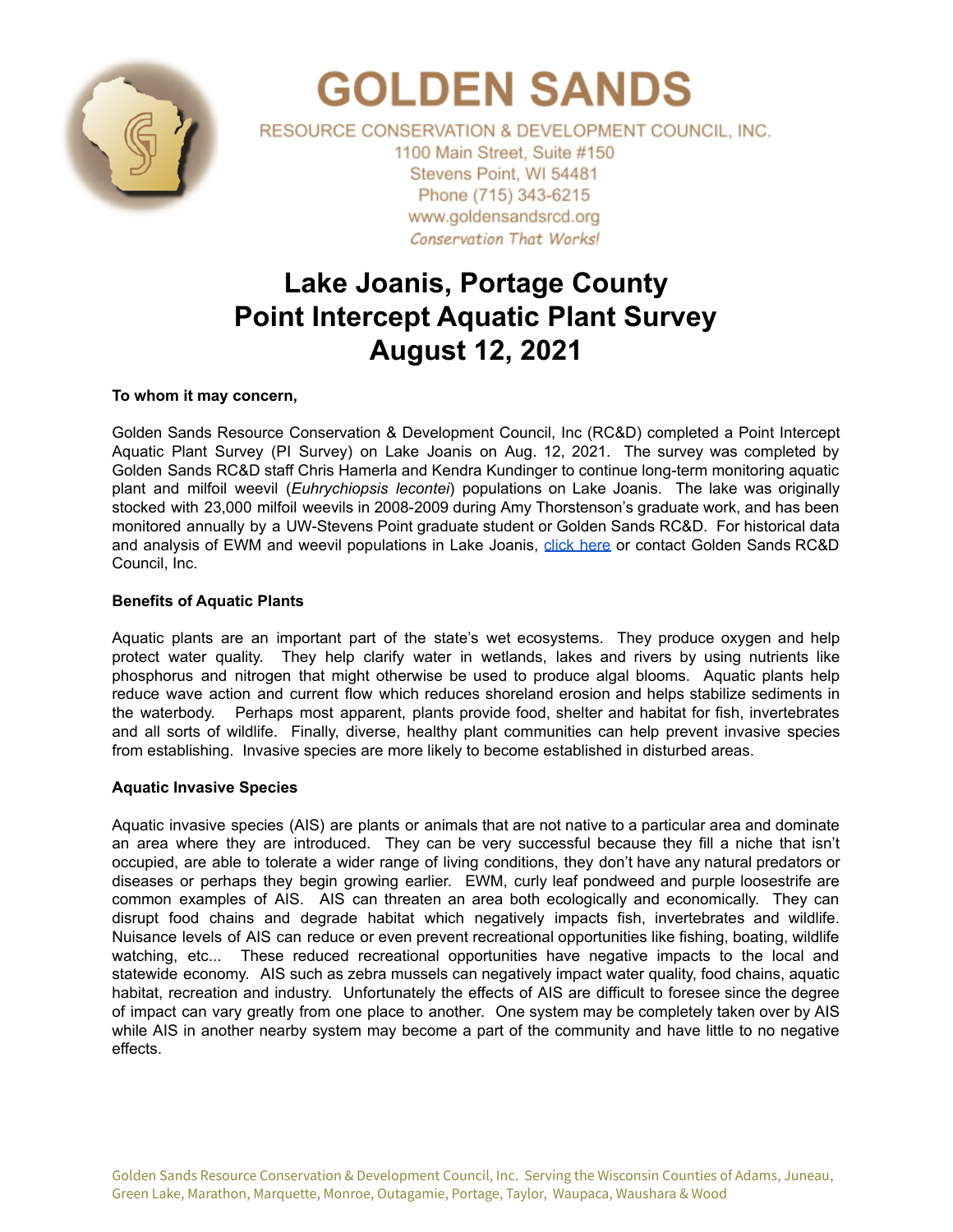#### **Point Intercept Aquatic Plant Surveys**

Point intercept (PI) surveys are completed by traveling to predetermined GPS points Illustration of Rake Fullness across the lake. Each PI lake map is based on the area and depth specific to that lake. Rating The maps with GPS coordinates are obtained through the WDNR. Lake Joanis contains 102 sample points. Using a GPS, staff traveled by kayak to each of the GPS points. At each point a two-sided rake was used to sample roughly a one foot area of the lake bottom. Sediment type (sand, rock or muck), water depth in half foot increments and the aquatic plant community was recorded. Once the rake is brought to the surface the amount of plant material on the rake is assessed and recorded. The overall fullness of plants on the rake is rated a one, two or three (see illustration to the left). Then the individual species are ranked using one, two or three. All data is recorded on the PI worksheet. Plants seen within six feet of the sample point are recorded as a "visual". (Figure 1 shows a map with survey

points and EWM locations.) Other plants seen on the lake are recorded as a "boat survey". To learn more about PI sampling methods and how data is collected please visit: <http://www.uwsp.edu/cnr-ap/UWEXLakes/Documents/ecology/Aquatic%20Plants/PL-Protocol-2010.pdf>

*Frequency of occurrence* is the percentage of time a species is found out of the total number of points sampled. Not all sample points are capable of supporting plant growth. *Littoral frequency of occurrence* is how often a species is found out of the total number of points that support plant growth. (Shown in Table 1) The deepest depth where plant growth is found is called *maximum depth of plant growth*. *Species richness* is the total number of different species found on the rake while sampling points. *Floristic Quality Index (FQI)* is the ranking of the plants in the lake that compares to an undisturbed lake. The higher the FQI the closer the plant community is to that of an undisturbed system. Approximately 250 lakes across Wisconsin are used to calculate the statewide and ecoregion averages for comparison. Table 2 summarizes the lake's littoral frequency of occurrence, maximum depth of plant growth, species richness and FQI.

It should be noted that plant species may differ from year to year on the following Table 1. GPS coordinates are accurate only within twenty feet and plant communities can shift. Table 1 represents only those species which were detected on the rake during the survey.

#### Table 1: **Species Present**

% Littoral frequency of occurrence: This is calculated by taking the total number of times a species is recorded divided by the total number of points in the lake where plant growth is possible.

means a non-native species, potentially invasive.

| <b>Common Name</b>    | <b>Scientific Name</b>  | Plant type: floating leaf,<br>free floating, submergent,<br>emergent | % Littoral<br><b>Frequency of</b><br><b>Occurrence</b> |
|-----------------------|-------------------------|----------------------------------------------------------------------|--------------------------------------------------------|
| Eurasian watermilfoil | Myriophyllum spicatum   | sumbergent                                                           | 24.39                                                  |
| Common waterweed      | Elodea canadensis       | submergent                                                           | 6.10                                                   |
| Slender najad         | Najas flexilis          | submergent                                                           | 3.66                                                   |
| Stonewort             | Nitella Sp              | submergent                                                           | 31.71                                                  |
| Large leaf pondweed   | Potamogeton amplifolius | submergent                                                           | 26.83                                                  |
| Leafy pondweed        | Potamogeton foliosus    | submergent                                                           | 2.44                                                   |
| Illinois pondweed     | Potamogeton illinoensis | submergent                                                           | 6.10                                                   |
| Small pondweed        | Potamogeton pusillus    | submergent                                                           | 4.88                                                   |